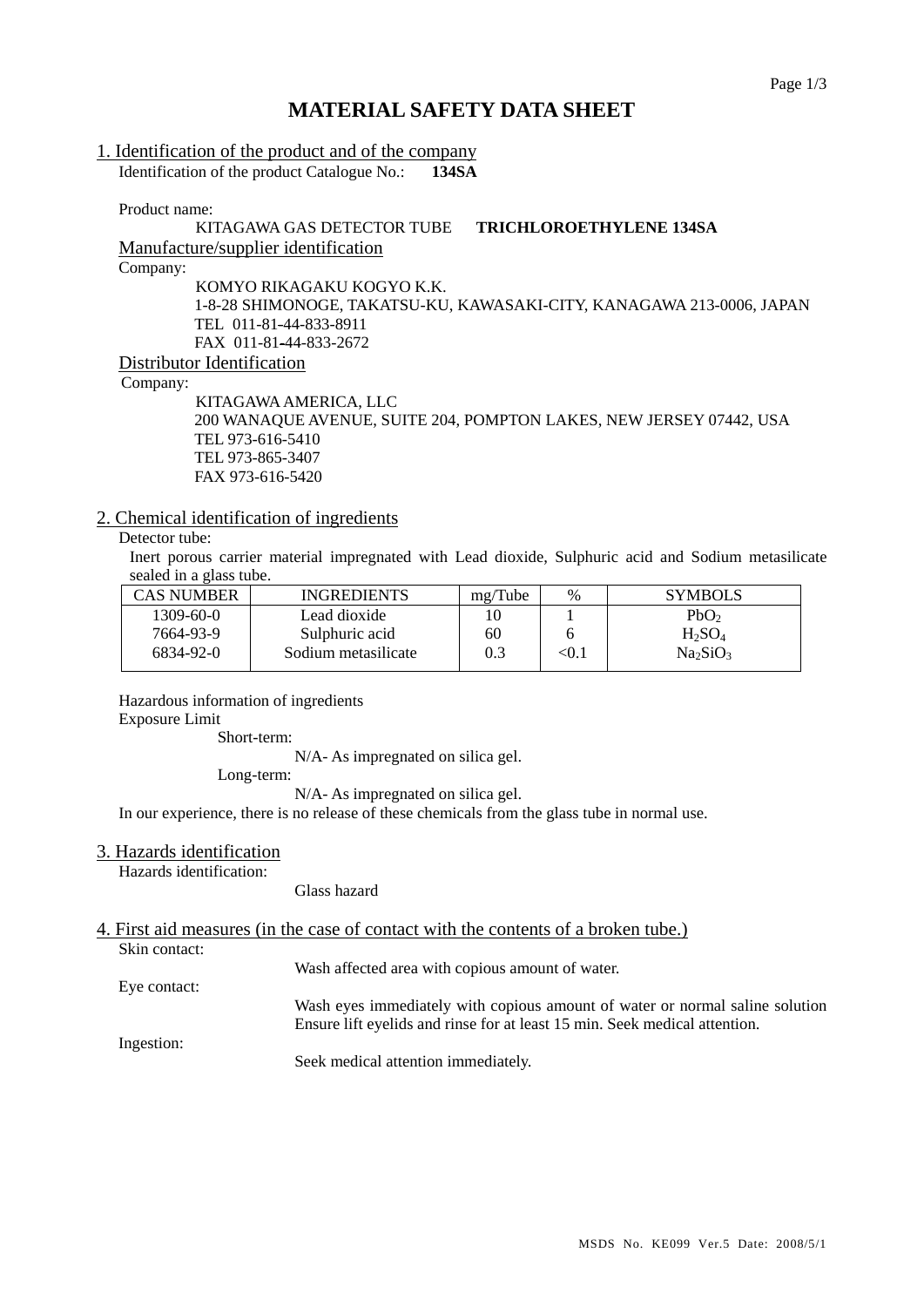| <u>5. Fire fighting measures</u><br>Flash point:       |                                                                                                                                                                |
|--------------------------------------------------------|----------------------------------------------------------------------------------------------------------------------------------------------------------------|
|                                                        | Non-combustible                                                                                                                                                |
| Extinguishing media:                                   | All known extinguishants can be used.                                                                                                                          |
| Special fire fighting Procedures:                      | None                                                                                                                                                           |
| Unusual fire & Explosion hazards:                      |                                                                                                                                                                |
|                                                        | Negligible fire hazard when exposed to heat or flame.                                                                                                          |
| 6. Accidental release measures<br>Personal protection: |                                                                                                                                                                |
|                                                        | Do not pick up broken glass with bare hands if the tube is broken. Cover with<br>inert absorbent such as vermiculite. Sweep up and contain for waste disposal. |
| 7. Handling and storage<br>Handling & use:             |                                                                                                                                                                |
|                                                        | Ensure the instructions for use are followed. Safety glasses and gloves should be<br>worn to prevent injury from splintering glass.                            |
| Storage:                                               | Keep away from direct sunlight and store at 0-10 degree C.                                                                                                     |
| 8. Exposure control/personal protection                |                                                                                                                                                                |
| Respiratory protection:                                | Not applicable                                                                                                                                                 |
| Ventilation:                                           | Not applicable                                                                                                                                                 |
| Other protective equipment:                            |                                                                                                                                                                |
|                                                        | Safety glasses and gloves                                                                                                                                      |
| 9. Physical/Chemical properties                        |                                                                                                                                                                |
| Appearance:                                            | Grey solid layer and Yellow solid layers sealed in a glass tube.                                                                                               |
| Boiling point:                                         |                                                                                                                                                                |
| Melting point:                                         | Not applicable                                                                                                                                                 |
| Specific gravity $(H_2O=1)$ :                          | Not applicable                                                                                                                                                 |
|                                                        | Not applicable                                                                                                                                                 |
| Evaporation rate (BuOAc=1):                            | Not applicable                                                                                                                                                 |
| Solubility in water:                                   |                                                                                                                                                                |
| Vapour pressure:                                       | Not applicable                                                                                                                                                 |
|                                                        | Not applicable                                                                                                                                                 |
| Vapour density:                                        | Not applicable                                                                                                                                                 |
| 10. Stability and Reactivity<br>Stability:             |                                                                                                                                                                |
|                                                        | Stable at under ambient temperatures and pressures.                                                                                                            |
| Incompatibilities:                                     | Not applicable                                                                                                                                                 |
| Hazardous decomposition products:                      |                                                                                                                                                                |
| Hazardous polymerization:                              | None                                                                                                                                                           |
|                                                        | None                                                                                                                                                           |